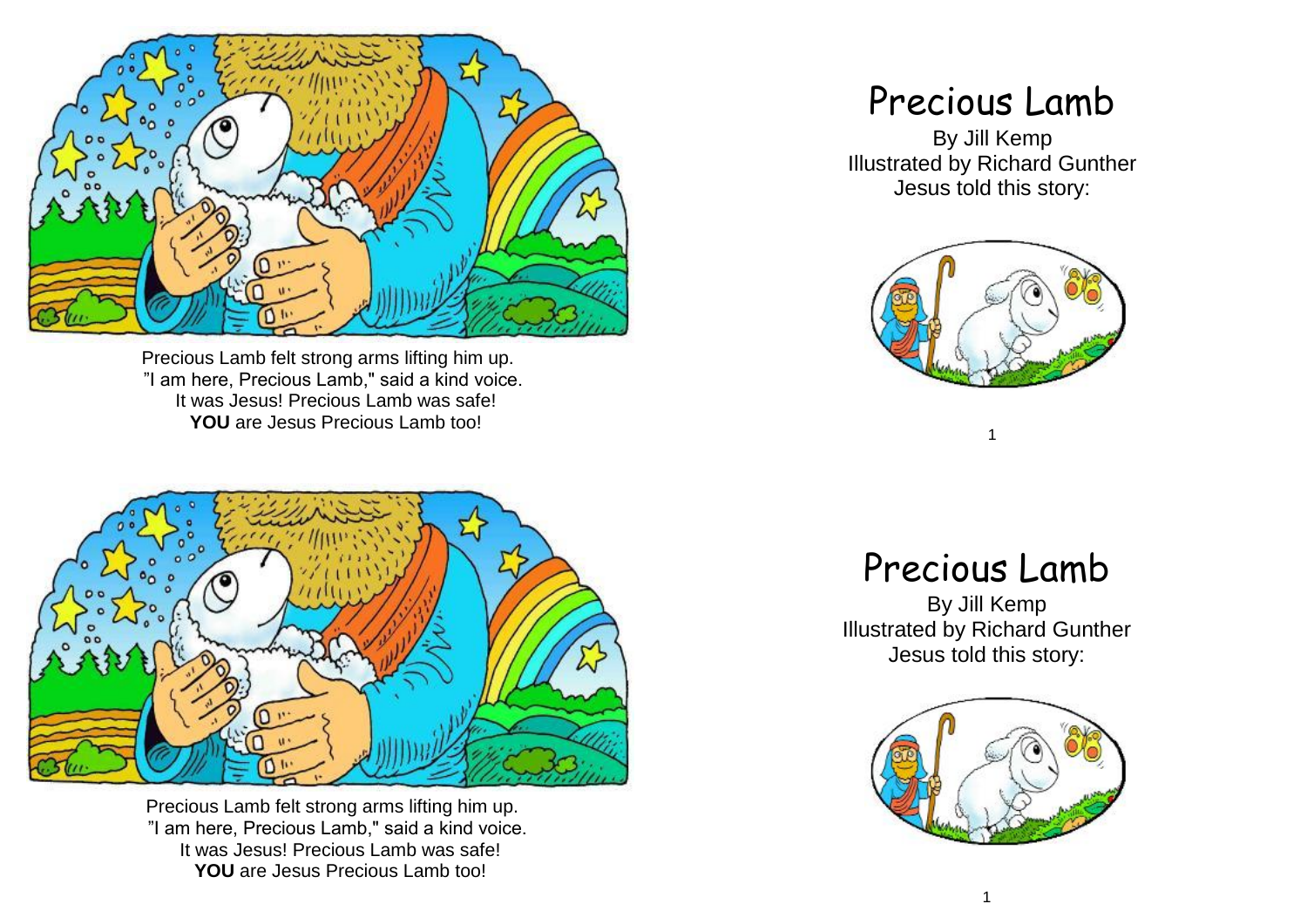

Precious Lamb was soft and woolly. He loved to jump, run and play with his friends. He was a happy, good lamb. Precious Lamb belonged to Jesus! 2



Night came. The wind blew. The rain came. Precious Lamb said sadly, "I wish Jesus was here." A big tear trickled down his cheek. "Help me, Jesus," he cried.



Precious Lamb was soft and woolly. He loved to jump, run and play with his friends. He was a happy, good lamb. Precious Lamb belonged to Jesus!



Night came. The wind blew. The rain came. Precious Lamb said sadly, "I wish Jesus was here." A big tear trickled down his cheek. "Help me, Jesus," he cried.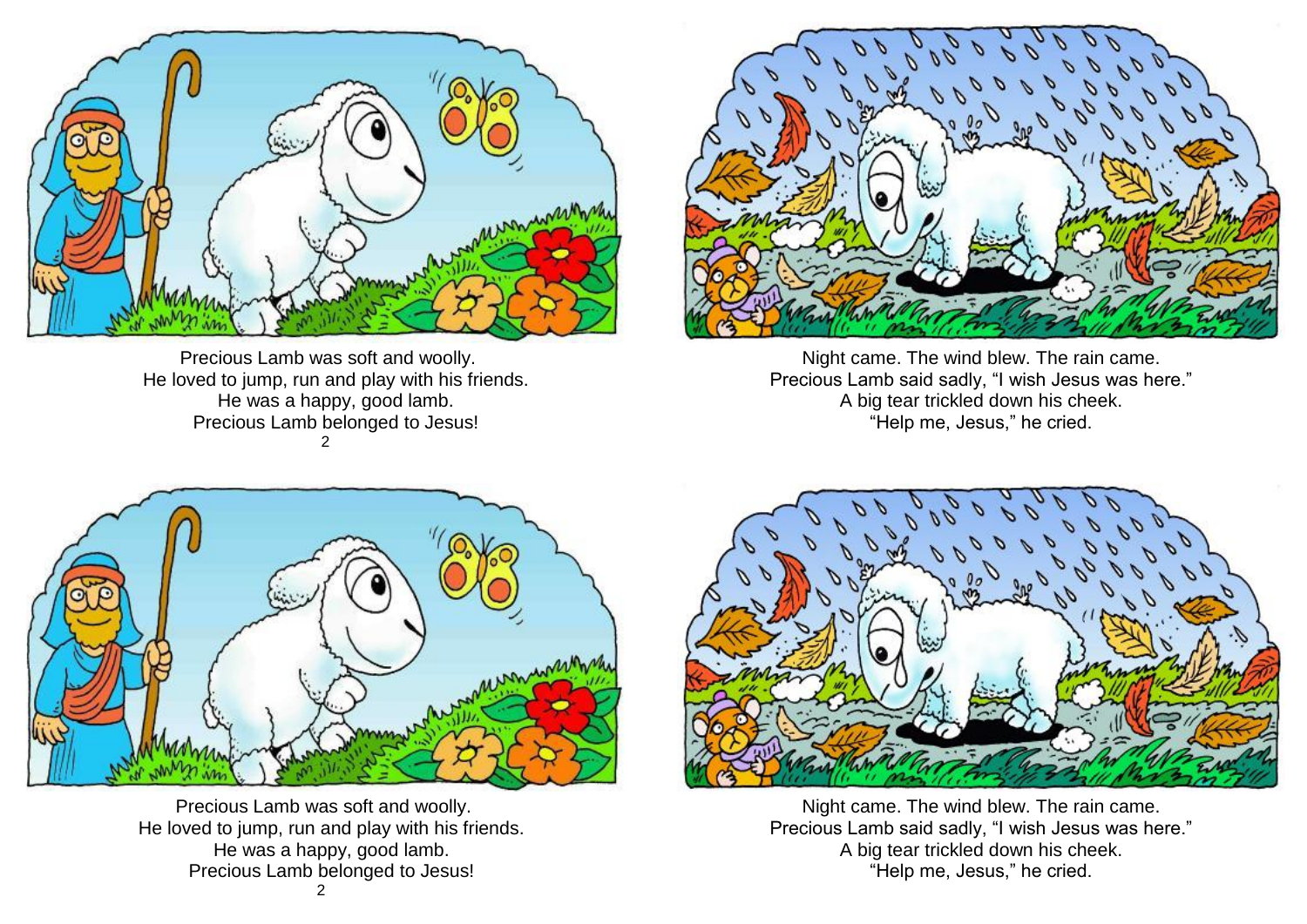

Precious lamb didn't like eating prickly bushes and thorns. It was slippery and dangerous close to the edge. He was hungry, cold, tired, scared and lonely. "Maybe it will be fun tomorrow," he thought. 6



Precious Lamb looked at his own face in a puddle. His big eyes looked back and he could see Jesus too! He felt safe knowing Jesus was near. Precious Lamb followed Jesus everywhere. 3



Precious lamb didn't like eating prickly bushes and thorns. It was slippery and dangerous close to the edge. He was hungry, cold, tired, scared and lonely. "Maybe it will be fun tomorrow," he thought.



Precious Lamb looked at his own face in a puddle. His big eyes looked back and he could see Jesus too! He felt safe knowing Jesus was near. Precious Lamb followed Jesus everywhere.